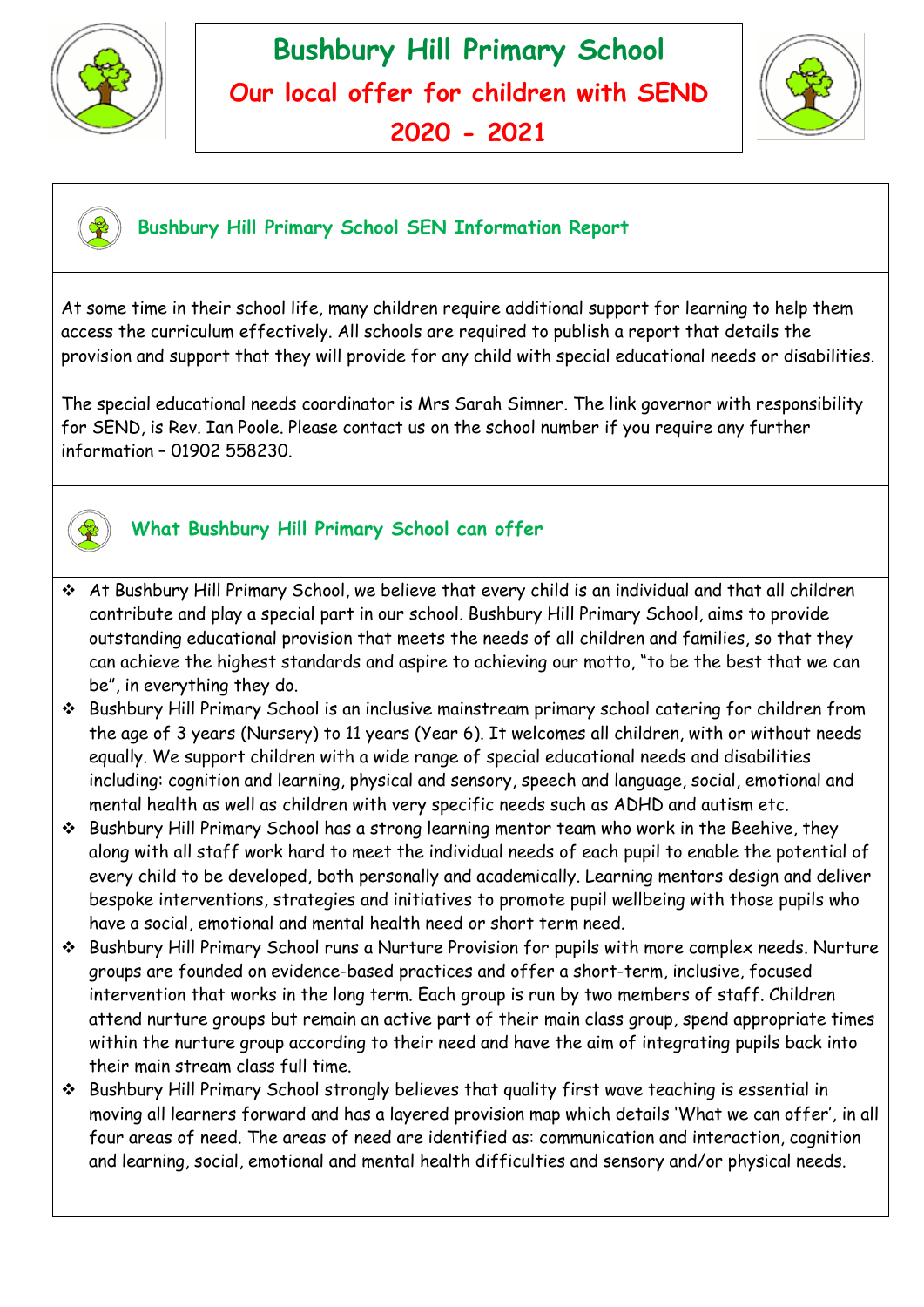## **How we identify individual special educational learning needs**

- When pupils have an identified special educational need or disability before they join Bushbury Hill, we work very closely with the people who already know them and use the information already available to identify what the possible barriers to learning may be within our school setting and to help us to plan appropriate support strategies.
- All children are assessed when they join our school, so that we can build upon their prior learning. We use this information to provide starting points for the development of an appropriate curriculum for all our children. Pupils whose language is not English may have an 'Initial Language Assessment'.
- $\cdot$  If teachers feel that your child has a special educational need this may be because they are not making the same progress as other pupils. The earlier we take action and modify our provision, the sooner we can resolve concerns and help children towards success. We will observe your child's learning characteristics and how they cope within our learning environments, we will assess their understanding of what we are doing in school and where appropriate use tests to pinpoint what is causing difficulty. This will help us to decide what is happening and why. If school become concerned about your child you will be contacted immediately by their class teacher or our Special Educational Needs Coordinator, Mrs Charlotte Underwood (SENDCO). If you tell us that you think your child has a special educational need, we will discuss this with you and assess your child accordingly. Often these assessments will be carried out by the school, sometimes we seek advice from more specialised services such as specialist teachers, Educational Psychology or Speech Therapist – we always share our findings with you and the next steps and interventions we need to take.
- Lucinda Dunn, Senior Educational Psychologist works one day a week at our school to provide guidance, support and assessments to staff, pupils and parents in order to best meet a child's need.
- Julie Higgins, our Speech and Language Development Officer, works three days a week to deliver a range of interventions. Our SLDO works closely with Speech and Language Therapy services to ensure all pupils with a communication and interaction ate the best that they can be.
- Children are placed on the SEN register as either having an Education, Health and Care Plan (EHCP) or SEN support.
- The schools' layered provision mapping shows the area of need identified for each pupil.



# **How we assess special needs and measure the progress made by individual pupils**

- All pupils in the foundation stage are assessed against the 'Development Matters in Early Years Foundation Stage' criteria. This is carried out throughout the school day in all areas of the curriculum, through observations, pupils' work and responses. Children are also screened for speech and language difficulties on entry to Nursery and, where applicable, on entry to Reception.
- $\cdot$  In Year 1, a formal assessment of pupils' phonic ability is made and any pupils not achieving expected levels are re-tested in year 2.
- Our staff complete pupil performance data in reading, writing and maths weekly and analyse halftermly to ensure every child is making the best possible progress. Our dedicated support staff assess the progress made with interventions and share these with class teachers, who analyse for their impact. These results are summarised termly and analysed by senior leaders and governors at a termly review meeting. The termly progress monitoring for all pupils (including those with special educational needs and disabilities) provides an overview of progress against age related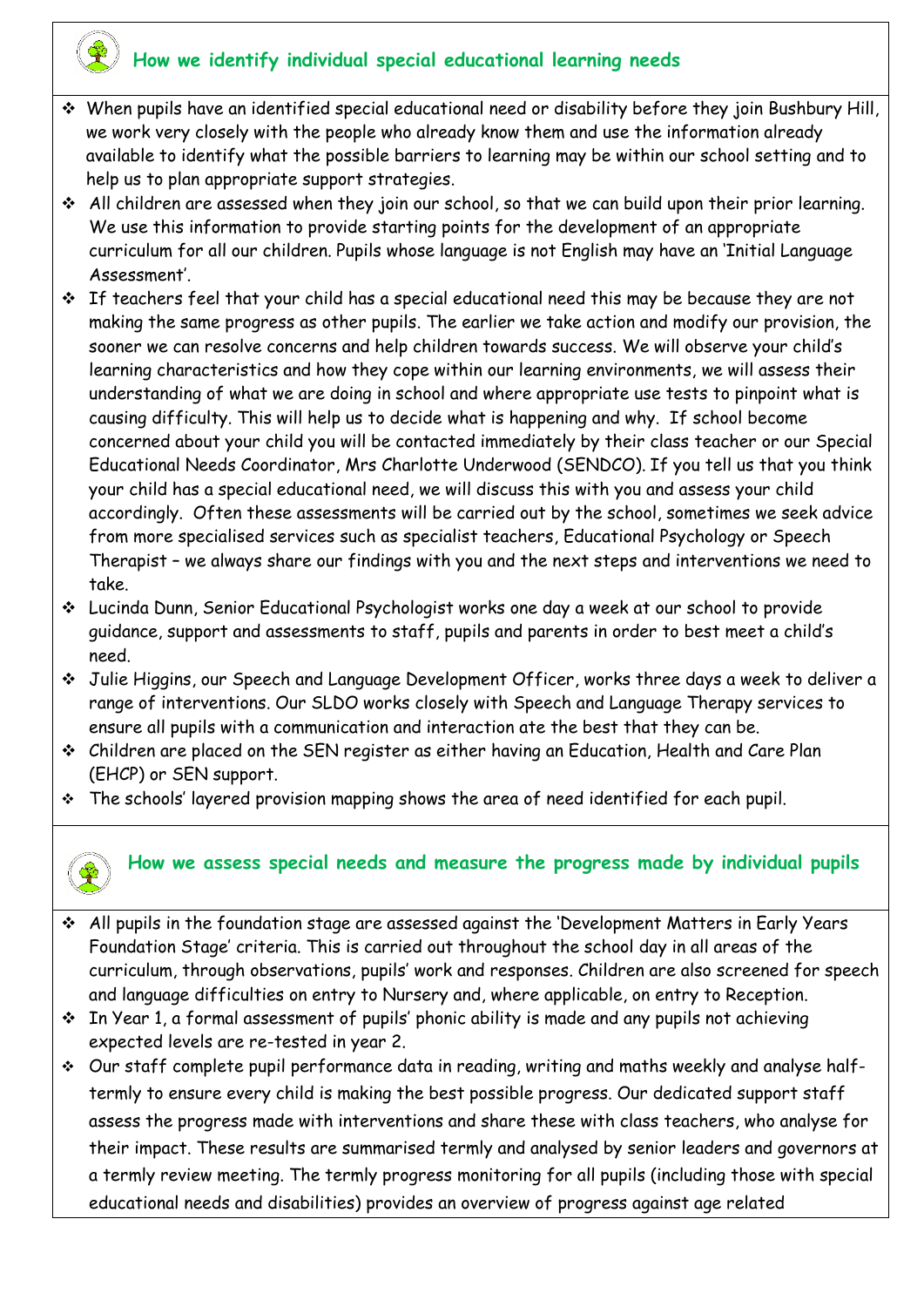expectations. From these meetings, a clear action plan is devised for the next term and future interventions are set to maximise each child's learning.



#### **How we involve pupils and their parents/carers in identifying special educational needs and planning to meet them**

- We are child and family centred so will always communicate with pupils, parents and carers to make decisions about special educational needs.
- When we assess special educational needs, we will discuss with you if your child's understanding and behaviour are the same at school and home; we take this into account and work with you so that we are all helping your child in the same way and helping them make progress.
- We hold a parents' meeting every term that allows all school staff and family or carers involved with a child, to share information, celebrate progress and achievement and plan next steps. The success of interventions and the planning of next steps and future interventions will be shared at these meetings. We gather views of parents and carers at our termly parent consultation meetings and make notes of important points so that they can be revisited at each successive meeting to review progress.
- $\div$  Children with severe and complex needs have personalised SEN support meetings where discussions involve reviewing targets set and progress made. Children with EHCPs also have a multiagency annual review of progress and targets which is reported to the Local Authority.
- The Foundation Stage's 'Learning Journey' provides an excellent evidence base to monitor the progress of children with SEN. These are shared termly at each parents' evening.
- We use homework to share with you, your child's learning and repeat and practice activities that are newly taught to a pupil. Homework can be differentiated to meet all needs. If you have any concerns about homework please see your child's class teacher, or Mrs Underwood.
- Each half term a curriculum flyer is sent out to parents detailing information about the next learning challenge and how parents can support children.
- Our school website has a dedicated area for parents, providing information about the school and our school Facebook page offers further day to day information, reminding parents of events to support all pupils.
- Our learning mentor team are available at the start of each day and welcome children and parents on the drive as they arrive. Messages given at this time will always be shared with staff first thing in the morning.
- Our teaching staff are available at the end of every school day to discuss any concerns you may have about your child, or to share information that either party feels would be useful to the other. If this time is not convenient, then please contact the school office and another time can be arranged.
- Some children are provided with a home-school book. This tells you about your child's day and allows you to discuss this at home.
- Each child has a reading diary. Teachers will write comments and targets for parents to read at home, and we encourage parents and carers to add observations of their own.



### **How we use other adults in school to support pupils with special educational needs or disabilities**

 Our SENDCO leads a team of talented support staff who are trained to support pupils with a wide range of needs.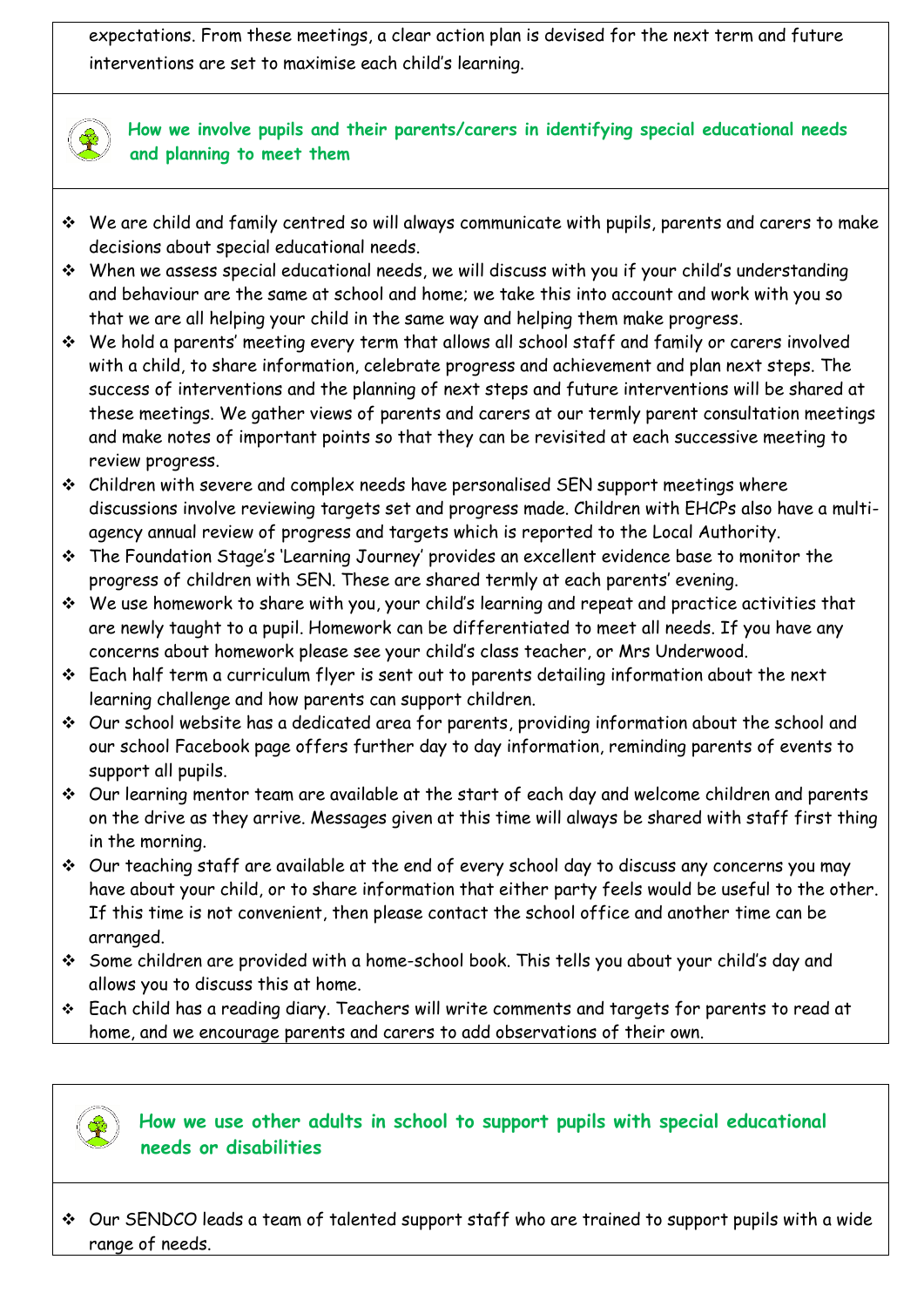- Our SEN team, including Learning Support Assistants (LSAs) and a HLTA (Higher Learning Support Assistant) are able to undertake small group work interventions or one-to-one support as appropriate to meet the needs of pupils with special educational needs or disabilities. The recording of progress during these interventions is ongoing and reported to the class teacher of the pupil at SEN review meetings. Our staff analyse the progress of every child and these results are discussed with class teachers. Each teacher plans targeted interventions for all children whose progress is causing concern, and writes a termly overview of interventions for children whose needs fall outside normal classroom differentiation. We adapt our teaching to suit the needs of individuals wherever possible – "If children can't learn the way we teach, perhaps we should teach the way they learn" (Howard Gardiner).
- Our Learning Mentor team have an excellent knowledge of how to support our children and their families. They work closely with staff and have weekly input from educational psychologists and are able to design bespoke interventions to meet the needs of our pupils and work with parents to ensure the consistency of approach.
- We have dedicated Educational Psychologists, one of which works one day a week within our school. Both regularly observe and assess pupils, and offer advice and support to both home and school.
- Speech and language intervention sessions are delivered to all pupils who are working towards targets with the speech and language team. Teachers support this work in their classroom practice with these pupils.

#### **How we use specialist resources to support pupils with special educational needs or disabilities**

- Specialist resources to support educational needs and disabilities might be in the form of:
	- \* specialist equipment (coloured overlays or books, special pencil grips or scissors),
	- \* different reading schemes,
	- \* Makaton sign language and visual cue cards for children with hearing and language difficulties.
	- \* larger print size,
	- \* specially adapted furniture, keyboard/mouse as needed.
	- \* we have a Disability & Equality Policy, scheme & action plan and Accessibility plan available on the school website.
- Our SEN team make bespoke individual resources for pupils with special educational needs that support their specific learning targets and needs.
- We have a wide range of ICT equipment available to help motivate pupils and access learning. These include I-pads, laptops, fizzbooks, computers, microphones, programmable toys, green screen filming, talking tins and cameras.
- $\div$  We use workstations, visual timetables which incorporate rewards and we use equipment such as countdown timers for pupils who need it.
- We seek advice and equipment from outside agencies as and when the need arises, such as specialist seating, or handrails and steps in toilets.
- $\div$  We use a range of software on our school learning platform to help pupils engage with subjects they find difficult, to practice basic skills and work towards becoming independent learners who are able to self-regulate their behaviour.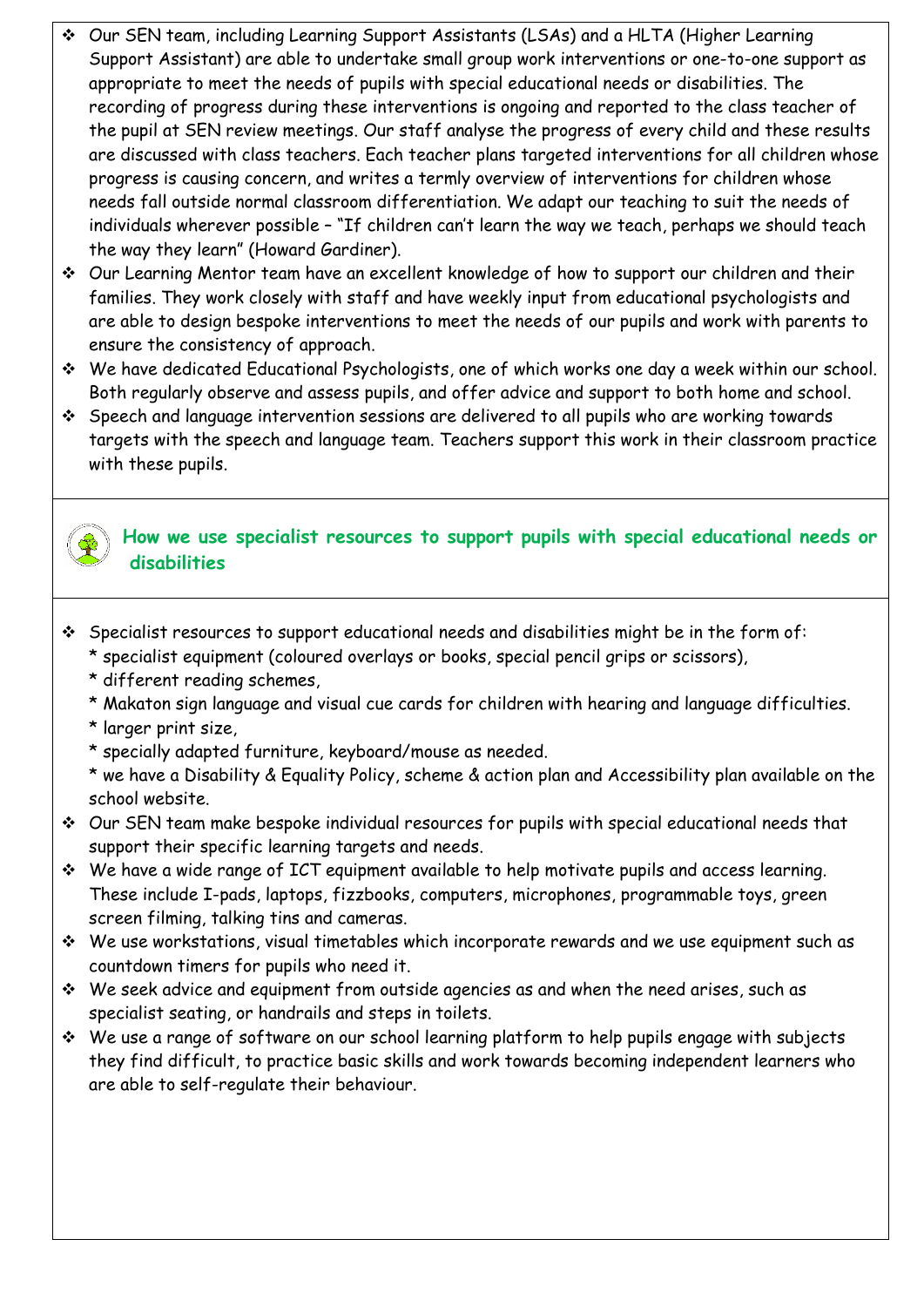### **How we modify teaching approaches for individual pupils**

- $\div$  All our staff are trained in a variety of approaches which means that we are able to adapt to a range of SEND: specific learning difficulties (including dyslexia and dyspraxia); Autistic Spectrum Disorder; speech, language and communication needs; and social, emotional and mental health (behavioural) needs.
- $\div$  We use a number of teaching methods that are adapted to the needs of both groups and individual pupils, including individual workstations.
- We are a very inclusive school. Wherever possible children are taught alongside their peers in clear differentiated groups. Teachers adapt their teaching constantly in order to cater for their pupils' needs, and plan individual timetables and activities where necessary. When appropriate, staff are deployed to give children additional support in small groups outside the classroom, or to provide one-to-one support.
- All our staff are trained to adapt resources to either offer a greater level of support or to make learning more challenging so that every child is able *'to be the best that they can be'*.
- We have many different learning resources / materials so that staff can use to ensure work is always at the right level for pupils with special educational needs, or those who are 'most able'.
- We use personal visual timelines or object timelines to help children understand what activity or part of the day is coming next.
- Our interventions can be designed to meet all needs. These include phonics, reading, writing, handwriting and maths to support the learners' needs. We offer Cool Kids, write dance, language development groups, creative play therapy, sand therapy, drawing and talking, craft based interventions, parent / child workshops, among many other interventions.
- All interventions planned and delivered across the school are recorded on a 'Provision Map'. Progress is monitored throughout the interventions and the impact of the intervention is evaluated. This information is then added to the 'Provision Map'.

#### **What extra support we bring in to help us meet SEND: using services and expertise. How we work together collaboratively.**

- We can access support from specialist teachers and support staff for advice about accessing the curriculum and SEND related needs such as speech, language and communication; hearing impairment; visual impairment; behaviour related needs; severe learning difficulties and autism.
- We get support from local authority services about training, policy and funding.
- Our local authority can provide educational psychologist support for assessment, advice and training and we have our own educational psychologist who works one day a week.
- We have two attendance officers, Miss Emma Wall and Mrs Tracey Barratt, who work closely with staff, pupils and families in raising attendance and punctuality and get support from the Educational Welfare Officer (EWO) Mrs Katy Everett, for ensuring children are attending and maximising their learning opportunities.
- We get support from the Early Years Special Educational Needs Team, based at the GEM centre, who will come in to observe, support staff and parents and to ensure that we are meeting the needs of pupils in Nursery and Reception.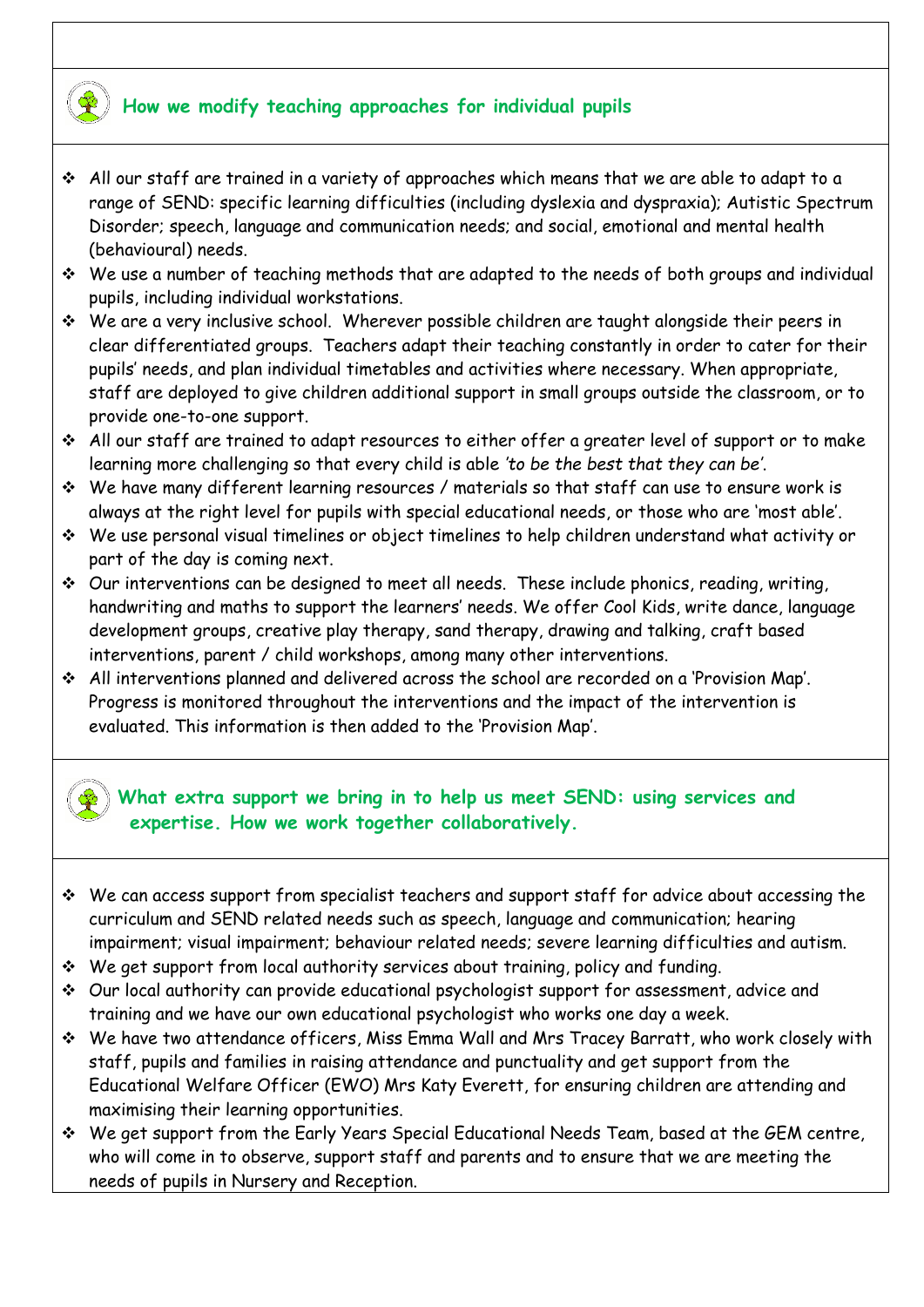- We get support from speech and language therapy (SALT) who provide regular assessments and weekly interventions and advise staff on strategies and programmes. We refer pupils for assessment if we believe they need an assessment and period of therapy.
- We liaise with the School Nurse Mrs Joanne Vickers regularly and care plans are in place for pupils with medical needs.
- The Wolverhampton outreach team, offers valuable support and guidance to meet the needs of children with more complex difficulties.
- We get support from occupational therapy for pupils who need assessment for issues such as sensory processing, special seating, writing slopes or advice about exercise programmes. They guide school staff in meeting the needs of pupils with disabilities.
- \* Together we review your pupil's progress and agree what everyone will do to make teaching more effective and learning easier. We include your child in these discussions as much as possible.

## **What other activities are available for pupils with SEND in addition to the curriculum?**

 $\overline{a}$ 

- We have a number of before and after school clubs. Breakfast club is open to all pupils from 8:00 am to 8:25am. Breakfast Club is an extremely successful way of starting your child's school day. Breakfast club aims to promote healthy eating, improve learning, attendance and punctuality at school, and increase social development. This is offered to your child for a highly subsidised cost per day.
- We have termly educational visits, and many other visitors to school bring our curriculum to life. Pupils with special educational needs and disabilities are always included in these and we provide staff to support their full involvement if needed. We always choose enhanced school provision to be accessible by all.

#### **How we support pupils in their transition into our school and when they leave us**

- Pupils with an EHCP will discuss the options of Secondary School at their annual review which is held during the Summer term of Year 5.
- Visits to prospective new schools are arranged with the parents / SENDCo. We liaise with the pupil's next school to ensure that the transition is as smooth as possible. All information regarding SEN is passed on to the new SENDco in advance so that suitable provision can be made. We support individual transition plans and children who are have SEND / EHCP have additional visits as needed.
- The school curriculum encompasses transition as a theme for all Year 6 pupils and Secondary schools work closely with Y6 staff to ensure this transition is smooth, especially for pupils with SEND.
- Headstart, Wolverhampton work closely with Y6 to provide skills necessary for transitioning.
- Parents and children who are joining our school mid-term are encouraged to visit the school before they start. For pupils joining and leaving us mid-year, individual transition arrangements can be designed and implemented. See our admissions policy on the school website.